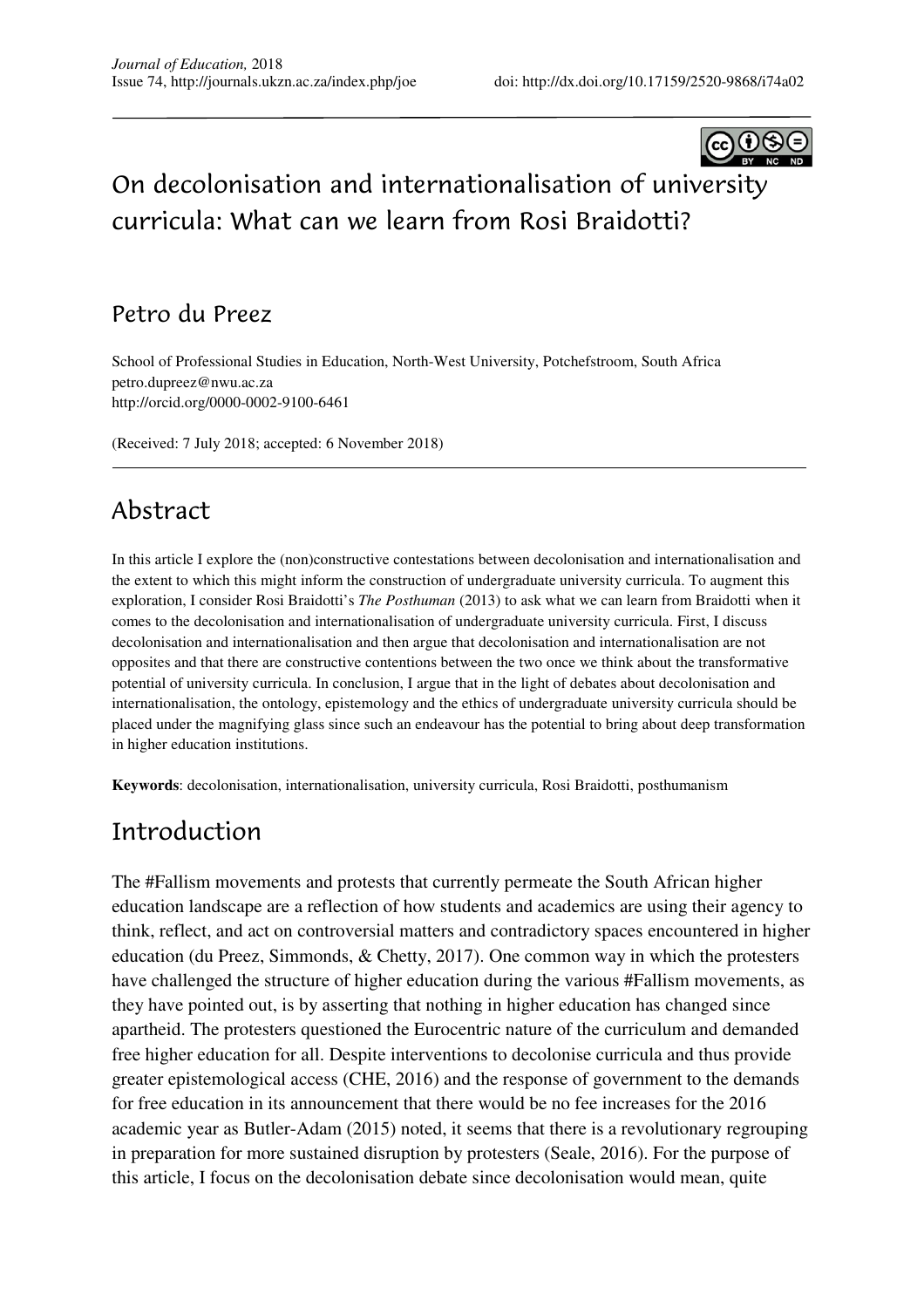literally, the end of the colony in Africa. This debate is coupled with a global drive to strengthen the internationalisation of higher education to provide international access for students and academics to different institutions and to various ways of knowing (see Botha, 2009; Kehm & Teichler, 2007). As Altbach and Knight (2007) have made clear, this drive is, for the most part, propelled by the knowledge economy, increased mobility, and an integrated world economy and this is reflected in university policies.

My underlying assumption in this article is that decolonisation and internationalisation enable curriculum scholars to rethink curriculum studies and what it might mean for undergraduate university curricula; this assumption assists scholars to engage with the ever-changing nature of the discipline. Li (2009) has stated that such engagement, in paying heed to the movements and divergent forces that influence the discipline, moves scholars beyond simplistic dualities and as Carson (2009) has pointed out, allows for new ways of conceptualising the discipline—one that is forever in becoming. As le Grange (2016) put it, "A focus on the performative side of knowledge decentres (not destroys) dominant knowledge systems and produces third spaces (spaces in between) where seemingly disparate knowledges can be equitably compared and function to work together" (p. 10).

Scholars hold different views on what curriculum entails but for me curriculum is not limited to what is written on paper (the official or planned curriculum) but extends to what we teach and do not teach for whatever reason, how we teach, and why we teach in particular ways. For Jansen (2017) those in power select what to learn and how to teach and therefore curriculum is inherently a political act with symbolic value. I concur, too, with le Grange's (2016) description of curriculum that it is about the stories we tell students about the past, present, and future, about the lived experiences (and autobiographies) of students and teachers, about an understanding of curriculum as *currere*, 1 and an inquiry into what the curriculum does in its manifestation of being forever becoming. In addition, I see the curriculum as way of bringing policy imperatives (whether local or global) to life (Jansen, 2001) and as facilitating epistemic access that provides academic ways of knowing that sustain strategic imperatives on different levels (Morrow, 2007). It is also helpful to consider Pinar's (2007) theory of the horizontality and verticality of curriculum studies. For him, horizontality concerns researching curriculum studies from a global to a local level while verticality entails researching the past, present, and future of curriculum studies.

As mentioned above, here I look at what we can learn from Rosi Braidotti (2013) when it comes to the decolonisation and internationalisation of undergraduate university curricula. My aim is not to provide a simple answer to this complex question, but to open new ways of thinking about university curricula in relation to Braidotti's notion of posthuman subjectivity, posthuman ethics, and affirmative politics.

 $\overline{a}$ 1

*Currere* for Pinar (2010a, p. 177) is not simplistically defined as "to run a course" but signifies "a complicated conversation among teachers and students focused on texts and the concepts they communicate in specific places at particular historical moments".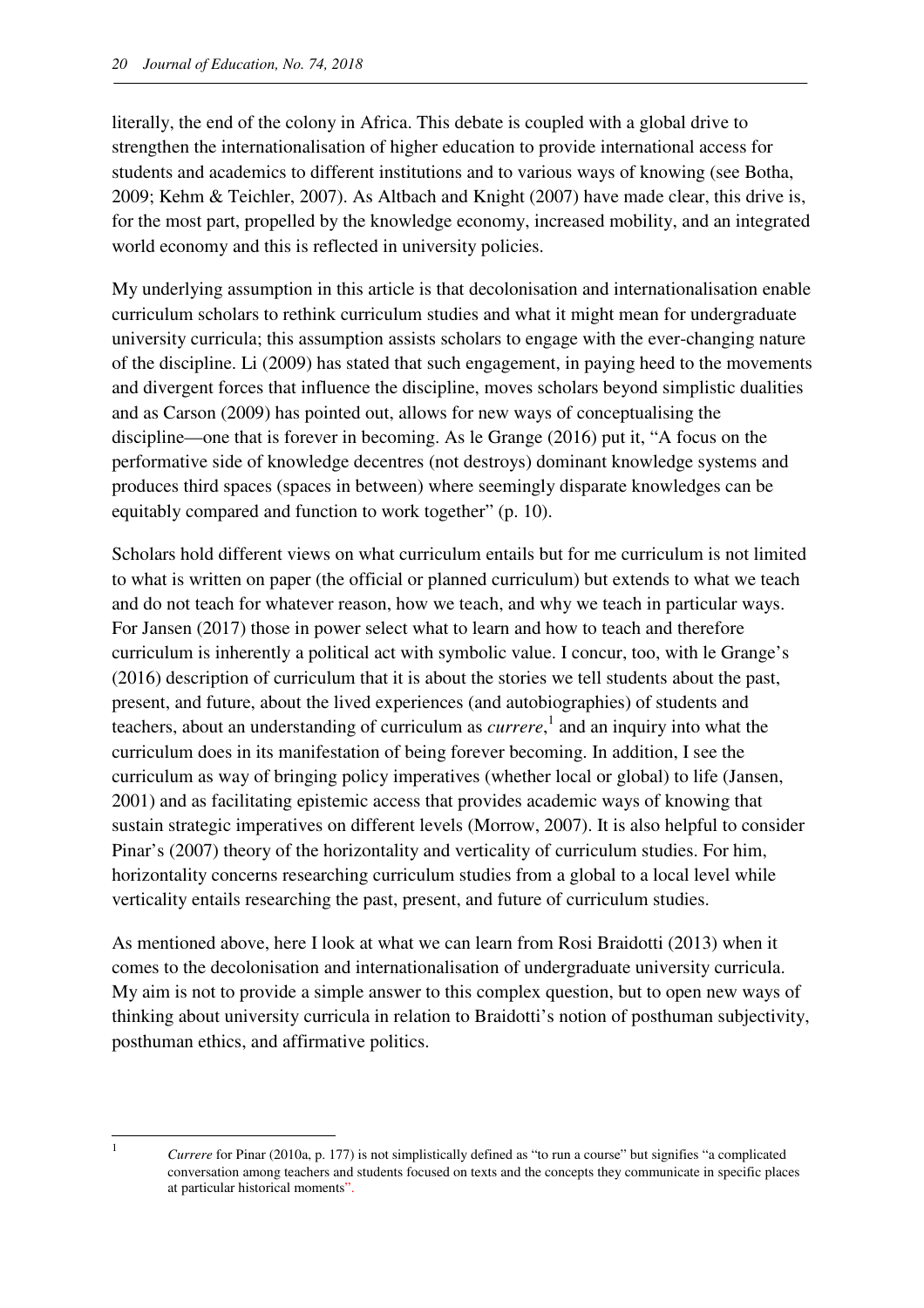### On decolonisation

Decolonisation, literally understood as signifying the end of the colony, has transformed in such a way that multiple meanings are attached to it (Jansen, 2017). Decolonisation is not a new phenomenon, but, arguably, as le Grange (2016) has made clear, did not receive adequate attention in South Africa until the student protests of 2015. It involves a process in which colonial ways of knowing and doing are deconstructed and then reconstructed to include the history, culture, language, and identity of colonised peoples. Decolonisation enables the colonised to explore alternative possibilities of conjuring up indigenous knowledge systems and becoming committed activists to give voice to the colonised and, in so doing, translate decolonial ideals into strategies for social transformation (le Grange, 2016). Decolonisation is thus a strategic response of higher education institutions to redress past inequalities and injustices, to challenge the dominance of Western knowledge, pedagogy, and research, as well as to question the colonial roots of university practices and curricula.

Drawing on the work of Odora-Hoppers and Richards (2011), le Grange (2016) differentiates between first- and second-generation colonialism in that the former refers to the physical colonisation and actual presence of the coloniser in the colonised community, and the latter to the colonisation of the mind through, for example, various disciplines, that happens without the actual presence of the coloniser. These generations of colonialism lead to the "denigration and decimation of indigenous knowledges" which gave rise to epistemic injustice. Another factor at play in colonisation for le Grange (2016) is neoliberalism and how it gives rise to a neocolonial reality that is "a more insidious form of colonialism because it is more difficult to detect [and that] also involves new-elites . . . trained by colonialists [who] take on the roles of colonialists in countries, post-independence" (p. 4). Nyerere (1967) was acutely apprehensive of recolonisation (neocolonisation through neoliberalism), in his argument that international gifts, loans, and investments cannot be refused, but might simultaneously endanger independence. Nkrumah (1974) described this endangerment as a pseudo-independence that opens the door for ex-colonial or newly developed superpowers to retain their power.

Jansen (2017) has identified six conceptions of decolonisation in relation to curriculum knowledge. These conceptions, for the most part, intersect with those of le Grange (2016) and other national and international scholars. One conception of the decolonisation of the university curriculum entails the process of decentring hegemonic Western knowledge and recentring African knowledge systems. Asante (1998) refers to this as Afrocentricity that "literally means placing African ideas at the centre of any analysis that involves African culture and behaviour" (p. 2). This appears to be the position for which le Grange (2016) argued as being most important vis-à-vis debates about the decolonisation of the university curriculum when he suggested that "it involves a process of change that does not necessarily involve destroying Western knowledge but in decentring it or perhaps deterritorialising it (making it something other than what it is)" (p. 6). Heleta (2016) agreed when he noted that decolonisation is not about removing both the foreign and local from the curriculum but is, rather, about decentring the hegemonic Western canon upon which human knowledge rests.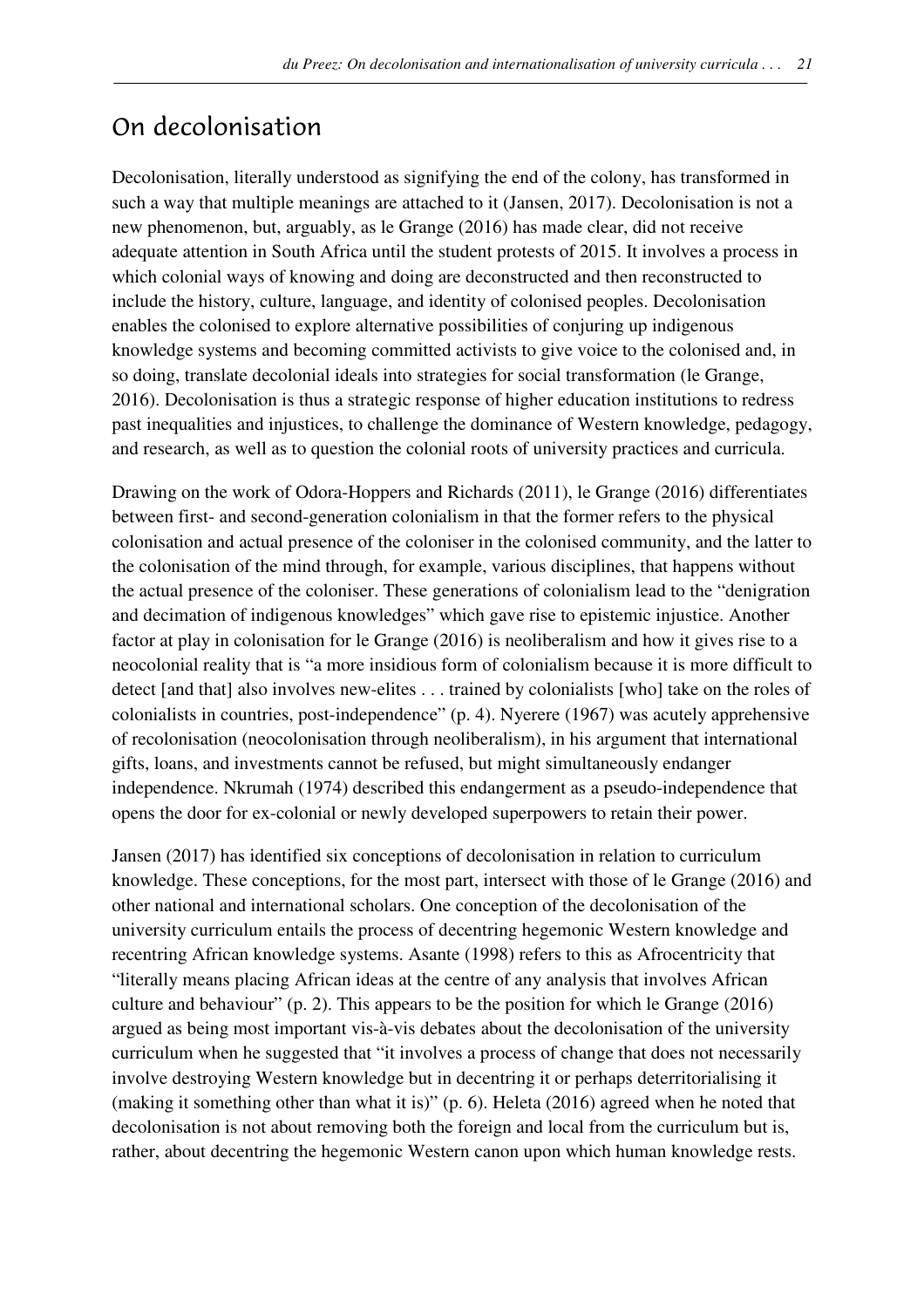Jansen (2017) has reminded us that decolonisation of the curriculum is perceived of by some as the displacement of colonial knowledge with African knowledge. For le Grange (2016), too, this position is problematic insofar as it suggests that indigenous knowledges are not influenced by other knowledges. Jansen (2017) has made it clear that

for the pan-Africanist, the call for Africanisation in the curriculum is a nationalist imperative that asserts African identity and rejects the imitation of Europe in the quest for African knowledge, culture, and aspiration in the substance of what we teach and learn. (p. 159)

He has argued that in some instances decolonisation is either perceived of as an additive or add-on module to existing curricula, or as an infused aspect of existing curricula, i.e. inclusive knowledge. An additive approach is problematic insofar as it artificially separates African knowledges from other knowledges. As an add-on module the infusion of different knowledges is not possible and might reinforce epistemic injustices that were central to colonial curricula. This position is often adopted by those who wish to maintain the hegemonic Western status quo (Heleta, 2016). When it is seen as inclusive knowledge, the decentring of dominant knowledge becomes possible and could enable students to see the relationships between different knowledge systems. This is what le Grange (2016) has described as relational accountability in that all parts of the curriculum should be connected. Garuba (2015) has argued that meaningful integration of different knowledge systems in curricula might bring about fundamental transformation.

Jansen (2017) has described a decolonised curriculum as a critical engagement of settled knowledge in which process new theories, perspectives, and methods are employed so as to see the same set of colonial problems differently. He stated that "this conception of decolonisation is less concerned with either repositioning or replacing the existing curriculum than with empowering students to engage that knowledge by asking critical questions" (p. 161). This empowerment could allow students to engage critically with the voices and knowledges of indigenous people to facilitate respectful representation in the curriculum (le Grange, 2016). Should this not be done, as Mbembe (2016) has reminded us, the Western way of knowing will remain hegemonic and the skills students need to move the African content forward will continue to be absent (Heleta, 2016). Jansen (2017) has argued that claims about decolonising the curriculum too often neglect the question of what knowledge is of most worth. In this regard, Heleta (2016) has claimed that universities have for the most part neglected to open themselves up to different knowledges in new and exploratory ways.

Decolonisation of the curriculum is about Africans seeing themselves in relationship with other selves (Ngugi, 1981). Such a curriculum encompasses complex encounters with entangled knowledges that are not separated superficially between *us* and *them* but are based on interwoven knowledges embedded in the entangled lives of all earth-dwellers (Jansen, 2017). Le Grange (2016) agreed with this approach when he stated that "a decolonised curriculum is evidenced by a shift in subjectivity from the arrogant  $T$ ... to the humble  $T$ , to the 'I' that is embedded, embodied, extended and enacted" (p. 9). In some circles the decolonisation of the curriculum is seen as a vehicle for the repatriation of occupied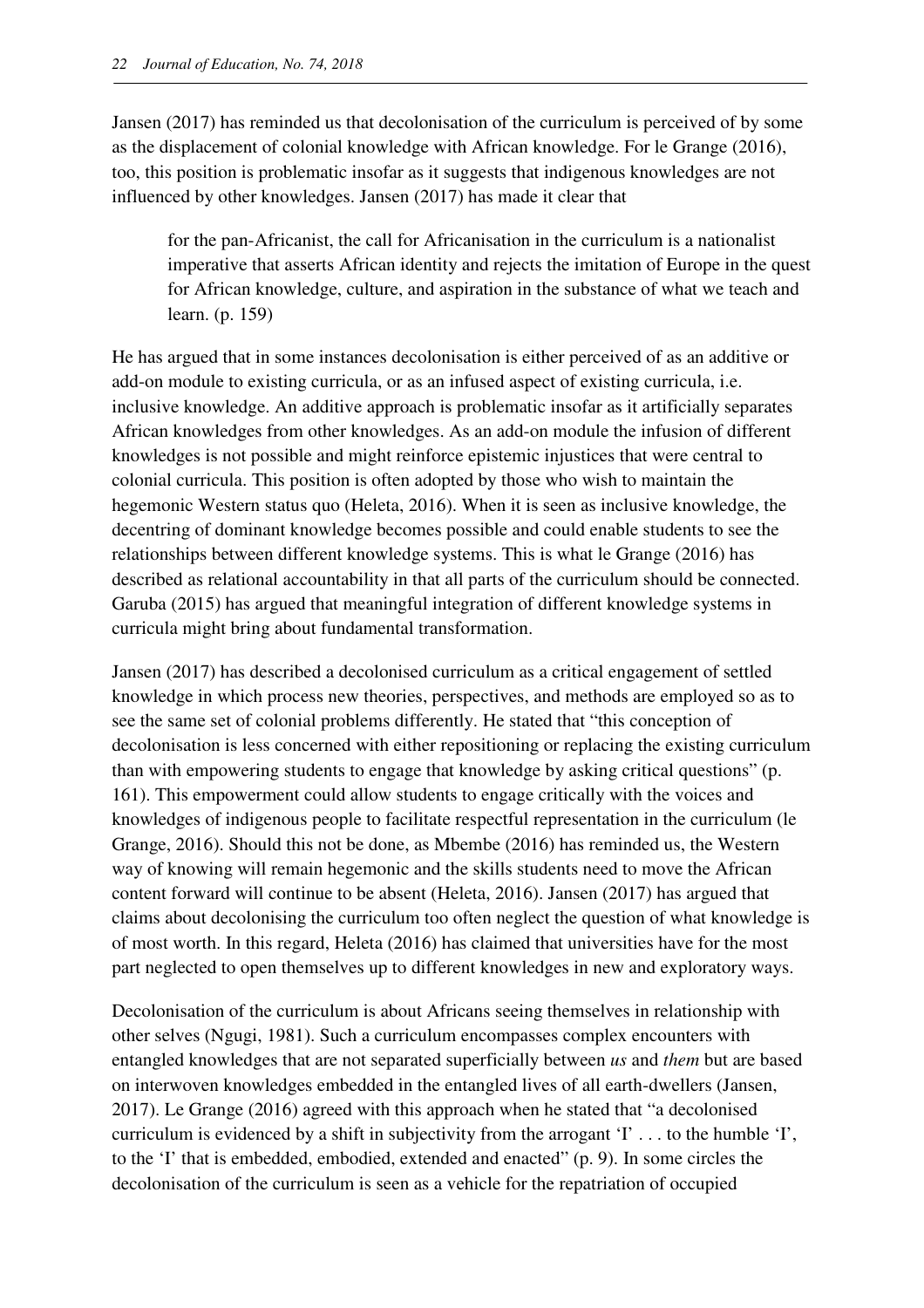knowledge and society. In this instance the power of the curriculum lies in its potential to disrupt settled knowledge that might, for example, lead to repatriating land to the colonised (Jansen, 2017).

Jansen (2017) has posed several critiques of how both students and scholars in South Africa have responded to these debates. He criticised some of those participating in this debate for their rhetorical engagement with the topic that distanced them from sincerely committing to transform the curriculum. He has expressed concern that there is a lack of focus in exactly what is meant by decolonisation of the curriculum; it appears to be everything. He has been troubled by those who argue that no efforts towards decolonisation have been launched since the end of apartheid. Indeed, universities have made some efforts (CHE, 2016), but, as Heleta (2016) has found, these have been directed mostly toward the development of new policies and not towards transforming institutional cultures and curricula.

#### On internationalisation

South African universities are faced not only with debates about decolonisation but also with debates about internationalisation. The steep increase of research into the internationalisation of higher education since the mid-1990s, as Kehm and Teichler (2007) have noted, is a direct result of the rising interest in international security, the maintenance of economic competitiveness, and the fostering of human understanding across nations (Qiang, 2003). Internationalisation of higher education refers to what might be called the border-crossing of universities to attain certain academic, economic, political, and cultural aims (Botha, 2009). As Qiang (2003) has said, it entails the process of integrating an international and intercultural dimension into the core activities of higher education—teaching-learning, research, and community engagement. The reasoning behind the internationalisation of higher education is, for the most part, guided by neoliberal ideals such as the knowledge economy, increased mobility, and an integrated world economy (Altbach & Knight, 2007). One could explain internationalisation as a strategic response of higher education institutions to address the reality of globalisation. In their overview of research on the internationalisation of higher education, Kehm and Teichler (2007) listed the main topics that researchers engage with in this field as "mobility, mutual influence of higher education systems, and internationalisation of the substance of teaching and learning [and] institutional strategies, knowledge transfer, cooperation and competition, and national and supranational policies" (p. 260).

Cooperation and competition are the corollaries of the performativity culture. This culture is not unique to South Africa but is part of a global phenomenon and stems from neoliberal discourses that have steadily infiltrated the higher education context. The rise of performativity discourses and elaborate mechanisms to monitor and appraise the work of academics, as well as the proliferation of university ranking protocols are clear signals that the work of the academic and the nature of the contemporary university are in a state of flux. University rankings in particular are evident in the manner in which universities brand themselves in their quest for international prestige. The internationalisation of higher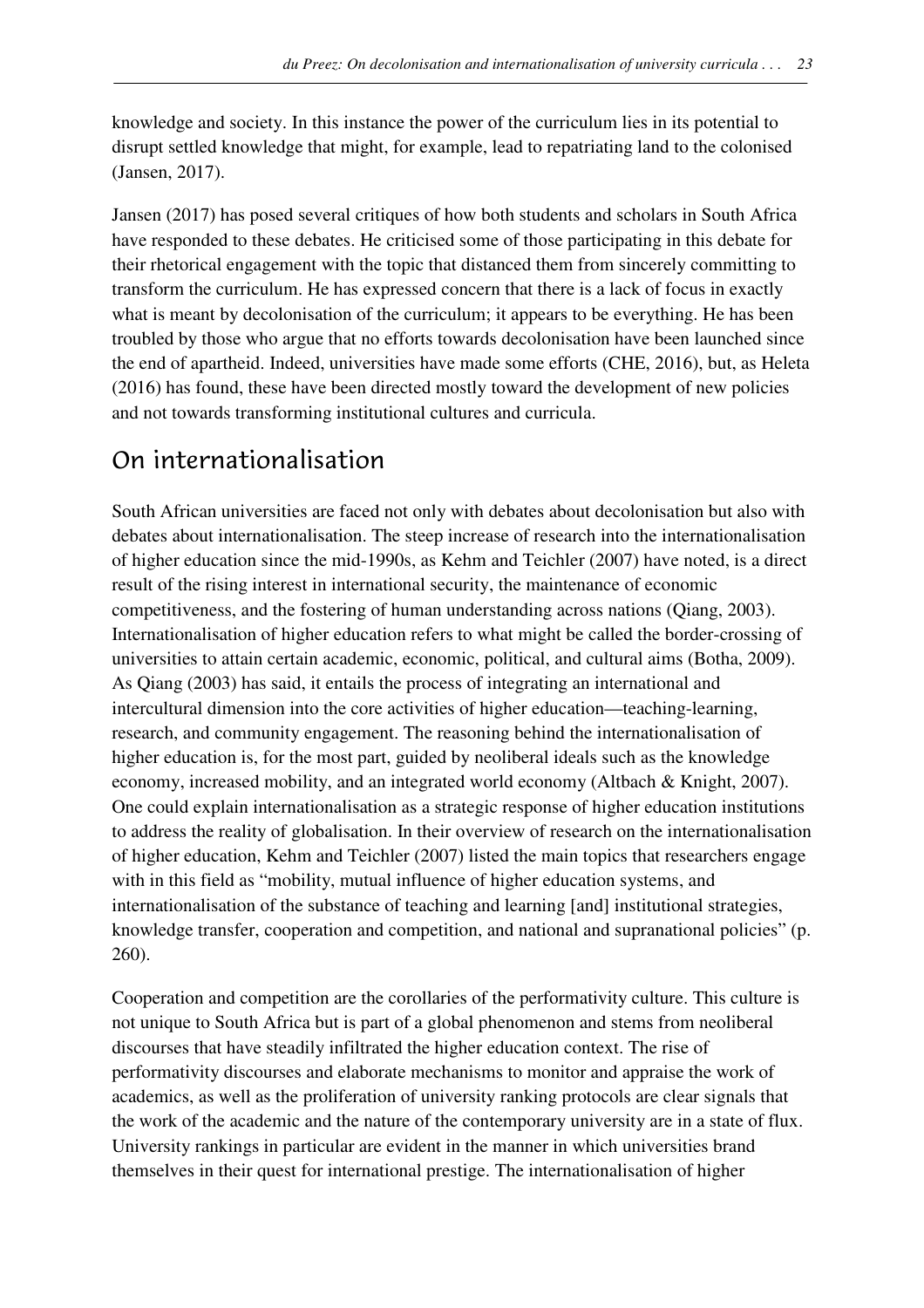education in a neoliberal context is often used merely as a means to an end. Such instrumentalist ways of dealing with the internationalisation of higher education through, for example, its categorising of universities in relation to national and international rankings, undermines the transformatory potential of internationalisation (Teichler, 1996). In addition, fundamental assumptions underpinning the broader discourses (capitalism, neoliberalism, globalisation, knowledge economy, etc.) of the internationalisation of higher education are often made and, all too often, accepted uncritically.

The internationalisation of higher education directly influences how university curricula are shaped. It holds the promise of promoting global citizenship, fostering an increased understanding between and among cultures, and cultivating intellectual stewardship across borders to work collectively towards addressing shared societal issues. In this sense, the internationalisation of higher education and its manifestation in the curriculum have a potentially transformative agenda. For deep transformation to come about, however, more attention should be placed on the core business of higher education that includes knowledge exchange through research, teaching-learning and community engagement among other things.

There are several similarities between the internationalisation of higher education and the internationalisation of curriculum studies. The movement toward the internationalisation of curriculum studies is partly the result of globalisation and points directly to new developments in the discipline (Carson, 2009). Internationalisation of the curriculum does not refer only to comparative studies in curriculum but entails an inquiry into the value that cultural and cross-cultural perspectives could contribute to curriculum discourses (Lee, 2010). Pinar (2010b) has observed that the internationalisation of curriculum studies is not new, but that its institutionalisation and theorisation are a recent development. In its more recent form, internationalisation promises a critical, dialogic encounter among curriculum scholars who are not confined by national contexts but engage eagerly with international developments in the interest of advancing the discipline. For Pinar (2010b) the dilemma is about how to engage with international discourses while remaining aware of world history and injustices without re-enacting them. Schubert (2010) argued that

internationalization promises deepened understanding of the local through encounter with the global and collective. Unlike globalization, internationalization promises to intensify the intellectual sophistication of . . . curriculum theory, especially that theory committed to multicultural, gendered, and political activism towards social justice. (p. 270)

Schubert also stated that "internationalization denotes the possibility of nationally distinctive fields in complicated conversation with each other" (as cited in Pinar 2010b, p. 3).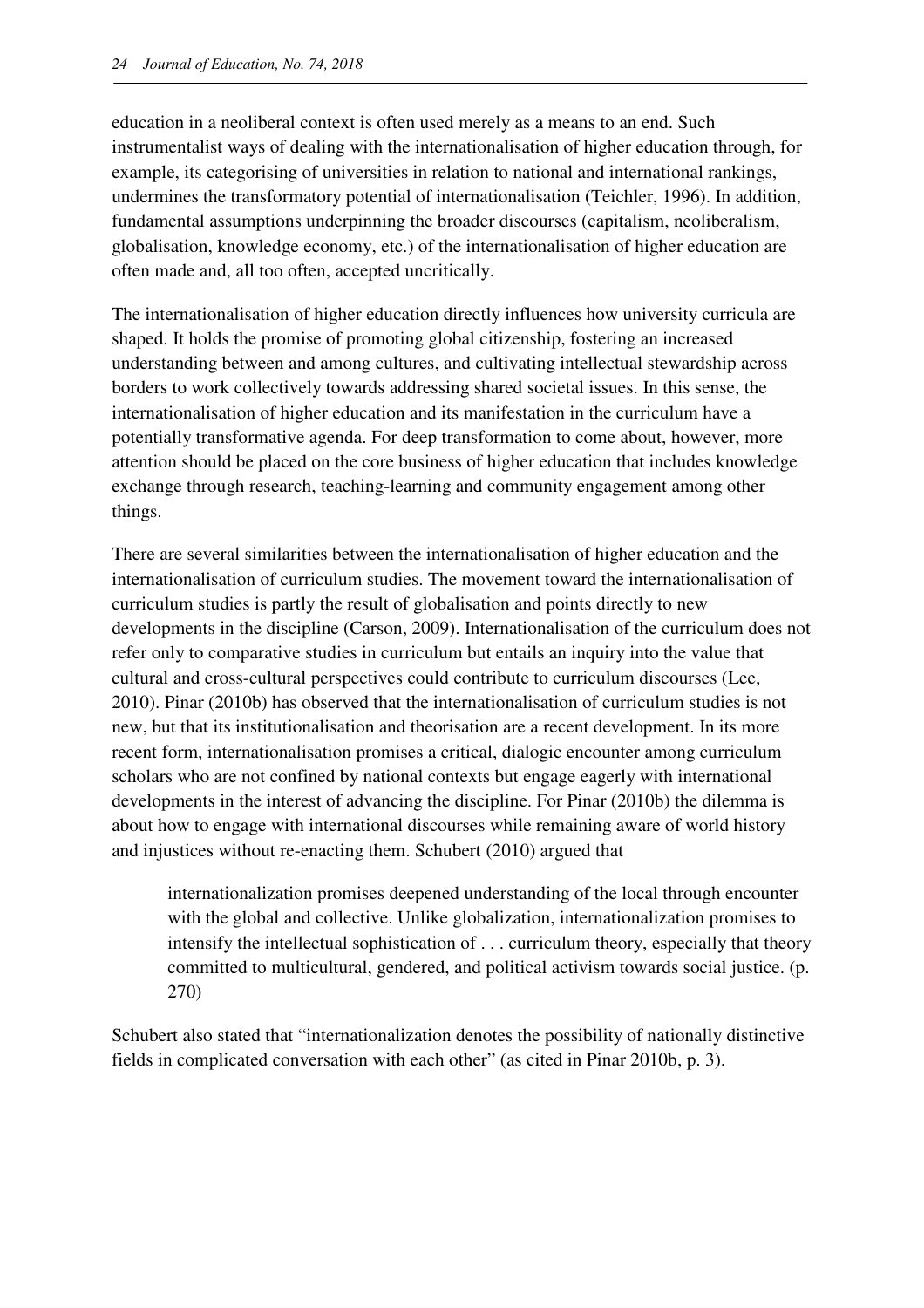# The (non)constructive contentions between decolonisation and internationalisation

There might well be tensions between decolonisation and internationalisation given that the former is perceived of as a local concern and the latter as a global one. Internationalisation is sometimes perceived as a threat to decolonisation since it might lead to recolonisation by cunning international forces. This is evident when it is argued that decolonisation is either a process of displacement or one of repatriation. In other instances, the tension between decolonisation and internationalisation lies in its underlying intentions. It might be argued that the purpose of decolonisation is to redress past inequalities and injustices and to challenge the hegemony of Western knowledge and pedagogy while internationalisation is concerned with participation in a global village (a village that might, at least potentially, overshadow national imperatives and localised knowledge). These lines of reasoning are inherently dualistic. In this regard, le Grange (2016) has argued that "decolonisation of the curriculum must involve liberating thought from the fetters of Cartesian duality" (p. 8).

Underpinning the different approaches taken to conceptualise decolonisation (i.e. decentring, displacement, additive/inclusive, critical engagement with knowledge, entangled knowledges, and repatriation) is the desire for the colonised to resuscitate their lost citizenship and construct a renewed understanding of their histories, cultures, languages, and identities. This is not a once-off event, but a process of forever becoming (le Grange, 2016). The question some might ask is how the colonised, who are in the process of reconstructing their histories, cultures, languages, and identities, could position themselves simultaneously as global citizens if they have not begun the process of repositioning themselves locally. Here the dilemma is that an engagement with the global without re-enacting the local might again lead to injustice done to the colonised (Pinar, 2010b).

The above two positions are to be seen as (non)constructive contentions since they have been steered by superficial dualisms and fear of engaging with and participating in the international realm. As Braidotti (2013) has made clear, the danger is that by channelling energy toward negativity, vulnerability, and fear we might fail to notice the unique opportunity to reinvent ourselves affirmatively, through creativity and empowering ethical relations.

There are constructive contentions between decolonisation and internationalisation and I argue here that an engagement between the local and global could benefit debates about the decolonisation and internationalisation of university curricula. The internationalisation of the university curriculum necessitates an increased understanding between and among cultures to address shared societal issues. This leads to a deepened understanding of the local through an engagement with the international. Decolonisation is not limited to the South African context but has been of social concern in countries like Australia, Canada, and New Zealand for example. Through an engagement with the international, the possibility exists that South Africans might gain a deeper understanding of their local concerns and struggles in the process of reconstructing their identities. Both decolonisation and internationalisation require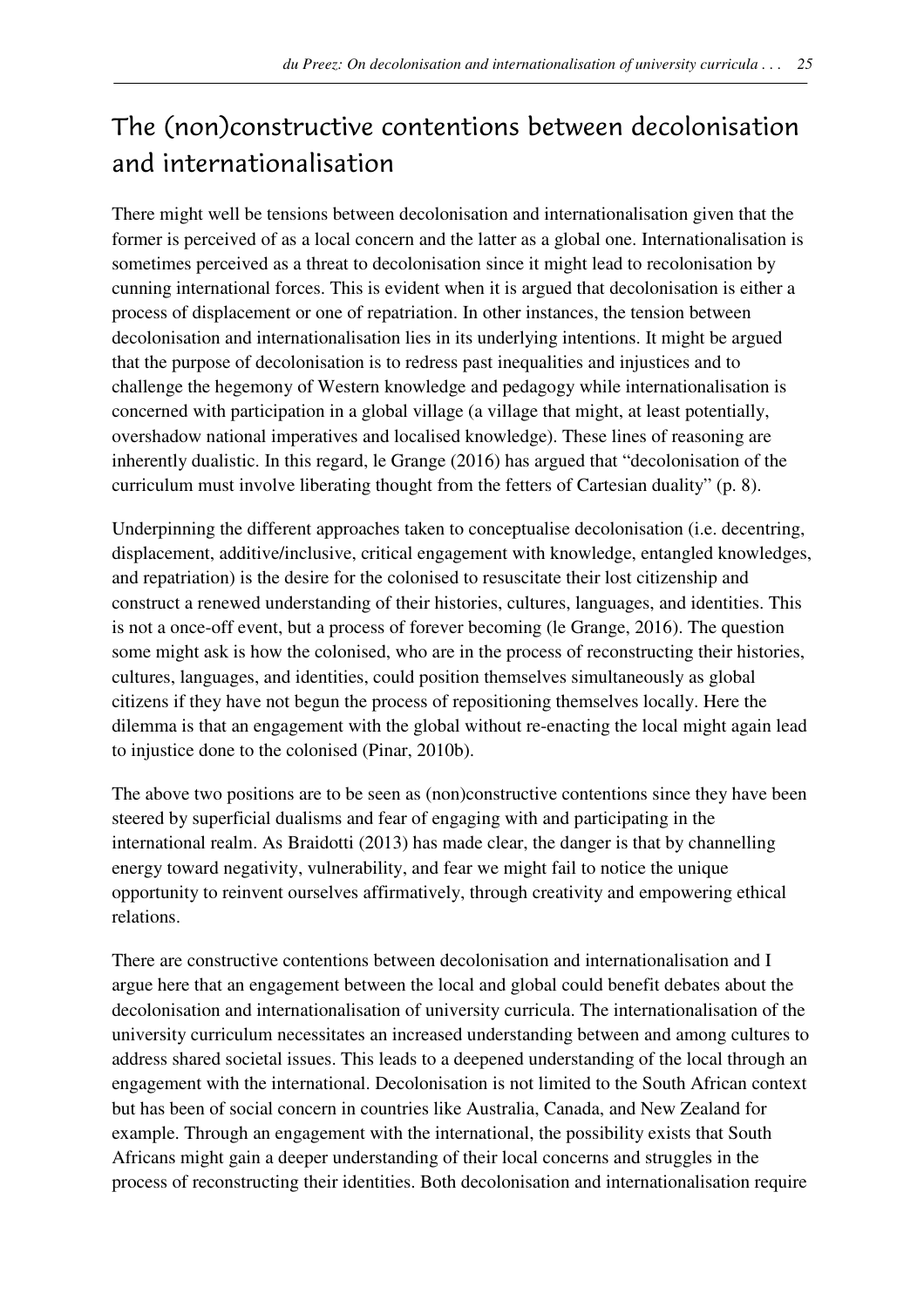a critical, dialogical engagement with entangled knowledges (Jansen, 2017; le Grange, 2016) and, in this sense, could be mutually beneficial.

Although different in nature, both decolonisation and internationalisation have a transformative agenda. Decolonisation aims to transform the university curriculum to redress injustices and inequalities done to the colonised, whereas internationalisation aims to transform and promote peaceful global relations through cross-cultural engagements. I consider this transformative intent as constructive for both decolonisation and internationalisation.

# Posthuman subjectivity, posthuman ethics, and affirmative politics

As I have made clear, the decentring of hegemonic Western knowledges, the development of an inclusive curriculum, and a critical engagement with entangled knowledges are pivotal in the pursuit of rethinking curriculum studies that informs how university curricula are constructed. I argue that principles such as posthuman subjectivity, posthuman ethics, and affirmative politics ought to be considered when we are thinking about the construction of university curricula. To guide this discussion, I have chosen to base my questions on Rosi Braidotti's *The Posthuman* (2013) because she concurs with the embedded, embodied, extended, and enacted nature of knowledge and believes in the potential of humanity to reinvent itself in relation to the world. For her, posthumanism is important because it leads to the production of socially relevant knowledge that is based on principles such as social justice, respect for human diversity, anti-racism, openness to others, and conviviality, all of which indicate the affirmation of the positivity of difference. In addition, she argues that should we aim to address epistemic injustices, we should think of the epistemic and the ethical as two sides of the same coin.

Braidotti (2013) has postulated that we need to rethink the status of humans and their inherent subjectivity to arrive at new forms of ethical relations, norms, and values that are worthy of the complexity of our times. I want to introduce Braidotti's work to frame the argument that her work could expand our thinking about the construction of undergraduate university curricula that pays heed to both decolonisation and internationalisation. She has argued that older conceptions of the university are currently destabilised as a result of the global economy and the decline of the nation-state. This, for her, necessitates that we think global and act local.

I would rather start from the empirical imperative to think global, but act local, to develop an institutional frame that actualized a posthuman practice that is 'worthy of our times' . . . while resisting the violence, the injustice and the vulgarity of the times. (pp. 177–178)

Her vision is that of a university that is cognisant of localised knowledge and the global transmission of cognitive data. She has said that universities should represent, reflect, and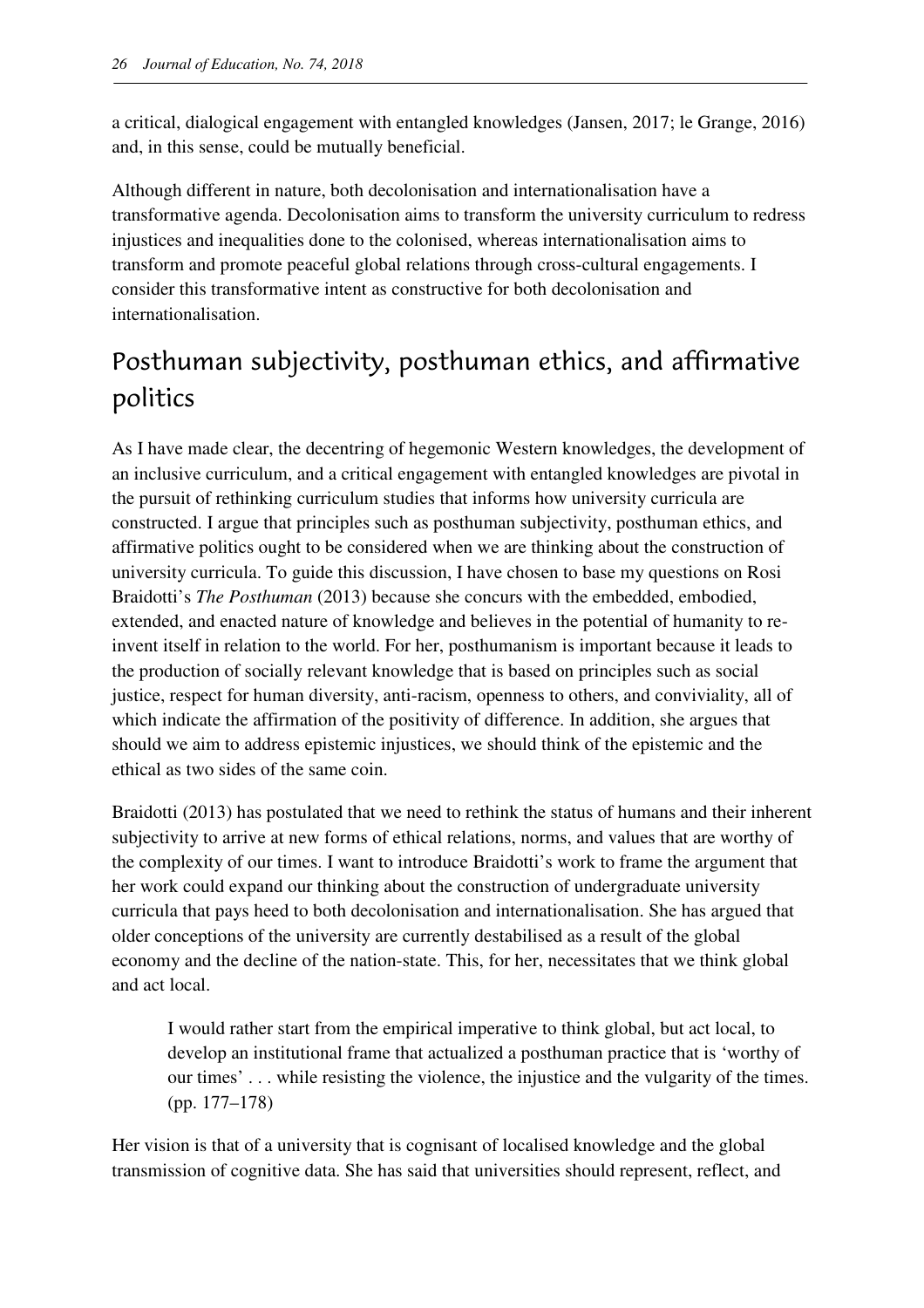serve the globalised, technologically mediated, ethnically and linguistically diverse society based on the principles of social justice, respect for diversity, hospitality, and conviviality. Therefore, societal transformation and university transformation should happen concurrently and, in the light of this, academics need to be embedded in the urban and global environments. She has argued that a university worthy of its times should face up to permanent, on-going transformation. For her, universities are currently experiencing an identity crisis as a result of the displacement of Eurocentric curricula. To attend to this crisis the curriculum should become more representative. Curriculum developers should take note of epistemology and ethics and realise that new constructive pedagogy and critical thinking is required. Such a curriculum should take posthuman subjectivity, posthuman ethics, and affirmative politics into account.

Subjectivity is the process of self-styling and "involves complex and continuous negotiations with dominant norms and values and hence multiple forms of accountability" (Braidotti, 2013, p. 35). It aims to seek alternative ways to understand the human subject. Addressing the vision of what Braidotti thinks of as multi-versity calls for posthuman subjects who cherish and promote the radical ethics of transformation. The posthuman subject is nomadic and transversal, and acknowledges her or his multifaceted, embodied, and embedded nature. This subject is immersed in and immanent in a local and global network<sup>2</sup> that requires critical dialogic engagement on all its levels. She describes such engagement as intersubjective relationality. Subjectivity, therefore, needs to be understood as all-encompassing and requires a new understandable language and/or vocabulary to describe the embodied and embedded subject.

A new posthuman ethics cannot be characterised by individualism that privileges the self and disdains multiple others. What is needed is a break up of "the fantasy of unity, totality and one-ness, but also the master narratives of primordial loss, incommensurable lack and irreparable separation" (Braidotti, 2013, p. 100).

It [a new posthuman ethics] expresses the affirmative, ethical dimension of becomingposthuman as a gesture of collective self-styling. It actualizes a community that is not bound negatively by shared vulnerability, the guilt of unpayable ontological debts, but rather by the compassionate acknowledgment of their interdependence with multiple others. (pp. 100–101)

For Braidotti (2013), a posthuman subject's intersubjective relationality signifies an ethics based on interconnectivity between the self and others that is based on a collaborative morality. Posthuman ethics is characterised by its drive to transcend negativity and it aims to combine ethical values and the well-being of the larger community. Affirmative and innovative creativity is required to develop a radical epistemology that goes hand in hand with her understanding of ethics.

l 2

Braidotti (2013) does not see the local and global as two separate entities, i.e. in a dualistic manner, or as a powerrelated issue. For her, these power-relations are temporary and should be challenged through social action and interaction.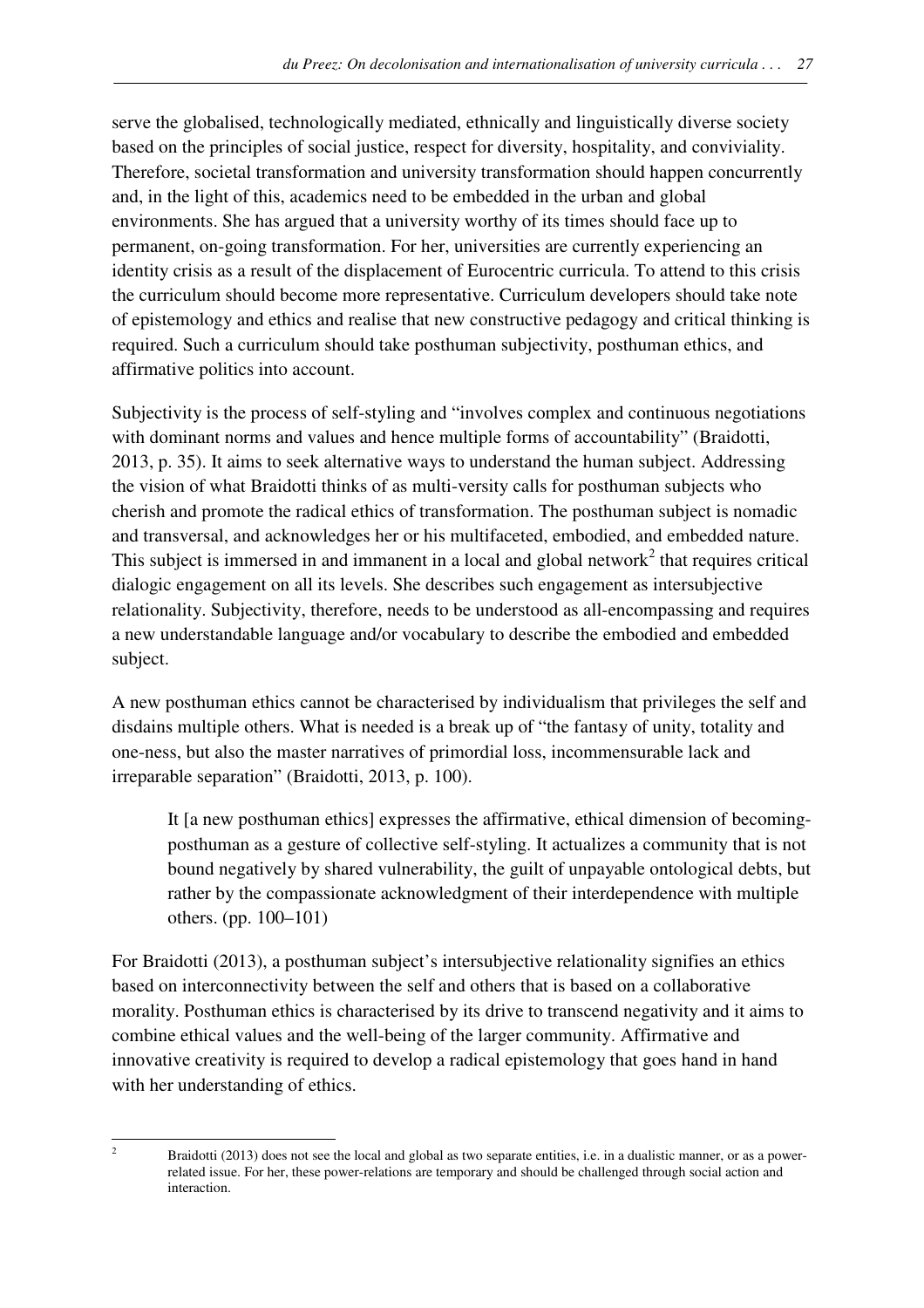Hope, inspired by creativity, is one way in which visionary prophetic minds can dream and imagine alternative futures and invent new figurations of complex situations based on affectivity, memory, and imagination. Hope is both grounded in responsibility and intergenerational accountability. The affirmation of hope enables sustainable transformation. It is about an ethics of joy and affirmation that functions as a way of transforming negativity into positivity. This necessitates affirmative politics so that subjects become part of the world (national, regional and international), make a difference, and make sense of complex situations (Braidotti, 2013).

### Undergraduate university curricula

Brann (cited in Dillon, 2009) states that in the process of curriculum development, we need to consider

who should learn what so as to become what and do what, and how and by whom and with whom is it to be taught? – which question comprehends the learner, the object of learning, the transformation worked, the practical purpose, the plan of study, the teacher, and the community of learning. (p. 348)

With this in mind, I provide several suggestions to be considered when we are developing an undergraduate curriculum that is inclusive of decolonisation and internationalisation. These suggestions are by no means exhaustive but could be useful as we begin to think about university curricula that ought to be forever in becoming. As a starting point, it is important that we construct a curriculum that pays heed to the porous nature of ontology, epistemology, and ethics since these three elements are in constant intra-action with one another.

Those who develop undergraduate university curricula should be clear, at least theoretically, about how they define curricula. This is challenging since many academics are disciplinary experts who do not necessarily possess the knowledge and skills related to curriculum development. A distinction between a technical approach to curriculum development and a praxis approach is significant here. The former is procedural and might lead to an artificial add-on subject to attend to decolonisation and internationalisation. The latter approach is, among other things, committed to be inclusive. This approach acknowledges the entangled and embedded nature of different knowledge systems and aims to connect these as well as possible. Academics ought to tailor curricula to enable this embeddedness to emerge by bringing the local in meaningful intra-action with the global. This approach is relational and based on the ethics of epistemic justice and access, strong community bonds, and a critical disposition.

A curriculum as lived (and not just a document on paper) requires clarity concerning the nature of students and lecturers and their connectivity with one another and the broader community. Students and lecturers have the responsibility to participate in the complicated conversations about what they learn, why they learn, and what value this learning will have for the world of work and beyond. In this sense, being, knowing, and ethics cannot be separated. Complicated conversations necessitate an open-minded, creative, critical, and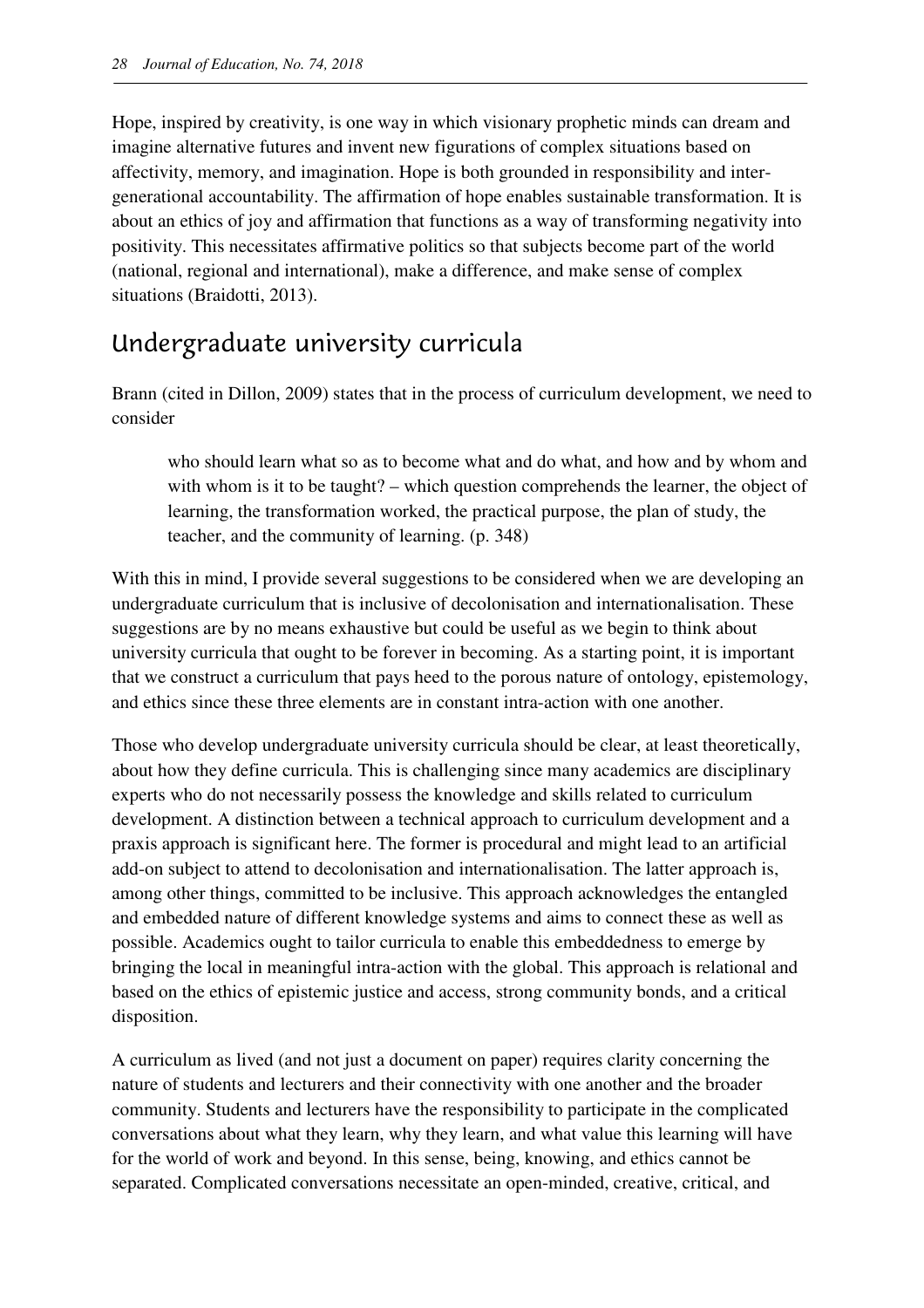dialogical disposition, on the part of both the student and the lecturer. Engaging in conversations facilitates the process of students and lecturers learning from one another's autobiographies and lived experiences, as well as from the past, present, and future. It is a collective self-styling activity that could empower both parties insofar as they negotiate and challenge dominant knowledges and values, seek alternative ways to understand themselves and others (all earth-dwellers), and position themselves locally and globally (think global, act local). As subjects who are part of this world, students and lecturers should aim toward making a difference locally, regionally, and globally and should be held accountable for doing so.

Curriculum development is not only about selecting knowledge but should take account of the learning milieu. For example, the 21st century and the Fourth Industrial Revolution pose new challenges to all earth-dwellers and require that we are in tune with the local context while paying heed to global developments since we are indeed world citizens, too. At the same time, we need to reconsider the ethical spaces of learning since these spaces might enable or discourage creativity and critical dialogue and might lead or not lead us into third spaces in which knowledges can be reconfigured continually. The milieu is important since it represents the ethical spaces in which we are embedded and that we eventually embody. These spaces, however diverse they might be, should be hospitable and just so as to ensure the well-being of all educational stakeholders.

# By way of concluding

How we perceive decolonisation and internationalisation calls for deep transformation in terms of the why, what, and how of university curricula. Here I agree with Jansen (2017) who stated that "curriculum transformation strikes at the very identity of a higher education institution by asking troubling questions about how a university sees itself in relation to the nation and the world" (p. 154). How a university positions itself in the current era requires a new language based on a vocabulary that unites who we are, what we learn, and what we value collectively. Žižek (2012) has suggested that "it is the people who have the answers, they just do not know the questions to which they have (or, rather are) the answer" (p. 89), because they do not yet possess the language to express themselves in an alternative way. A new language based on the core principles of posthumanism could assist us in expressing ourselves in relation to the nation and the world through a critical, dialogic questioning of hegemonic and troubling values and knowledges. This language and process of positionality are not once-off events, but on-going and forever in becoming.

### References

Altbach, P., & Knight, J. (2007). The internationalization of higher education: Motivations and realities. *Journal of Studies in International Education, 11*(3–4), 290–305.

Asante, M. K. (1998). *The Afrocentric Idea*. Philadelphia, PA: Temple University Press.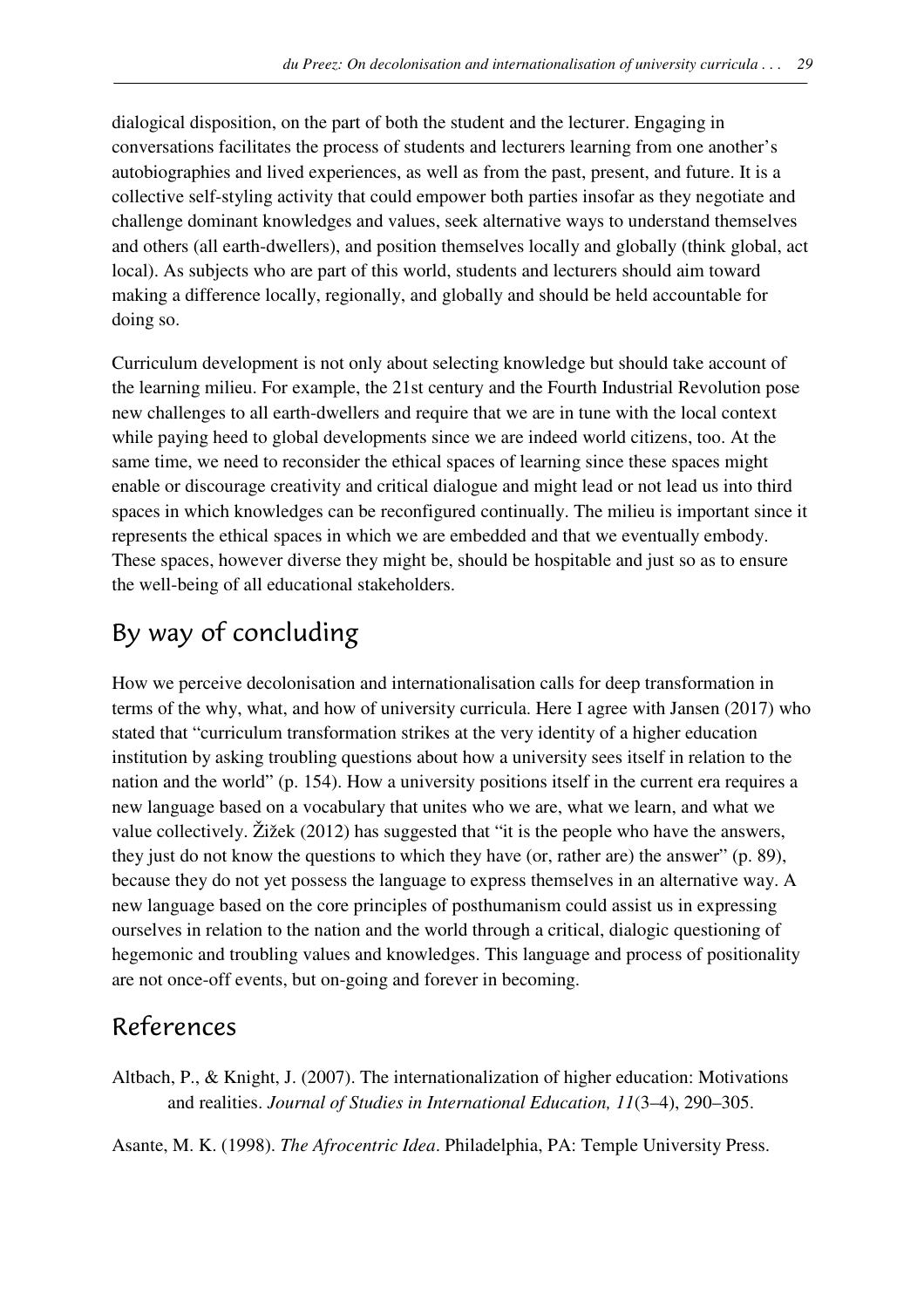Botha, N. (2009). Some current curriculum issues in South African higher education. In E. Bitzer (Ed.), *Higher education in South Africa: A scholarly look behind the scenes* (pp. 155–182). Stellenbosch, RSA: SUN MeDIA.

Braidotti, R. (2013). *The posthuman*. Cambridge, UK: Polity.

- Butler-Adam, J. (2015). Is the decline and fall of South African universities looming? *South African Journal of Science, 111*(11–12), 1–2.
- Carson, T. (2009). Internationalizing curriculum: Globalization and the worldliness of curriculum studies. *Curriculum Inquiry, 39*(1), 145–158.
- Council of Higher Education (CHE). (2016). *South African higher education reviewed. Two decades of democracy*. Pretoria, RSA: Council of Higher Education.
- Dillon, J. T. (2009). The questions of curriculum. *Journal of Curriculum Studies, 41*(3), 343– 359.
- du Preez, P., Simmonds, S. R., & Chetty, D. J. (2017). Critical transformation in higher education: Ethical reflections on #mustfall movements and concomitant gender-based violence. South African Journal of Higher Education, 31(6), 96–112.
- Garuba, H. (2015, April 17). What is an African curriculum? *Mail & Guardian*. Retrieved from http://mg.co.za/article/2015-04-17-what-is-an-africancurriculum/
- Heleta, S. (2016). Decolonisation of higher education: Dismantling epistemic violence and Eurocentrism in South Africa. *Transformation in Higher Education, 1*(1), 1–8.
- Jansen, J. (2001). Rethinking education policy making in South Africa: Symbols of change, signals of conflict. In A. Kraak & M. Young (Eds.), *Education in retrospect: Policy and implementation since 1990* (pp. 41–59). Pretoria, RSA: Human Sciences Research Council, in association with the Institute of Education, University of London.
- Jansen, J. (2017). As by fire: The end of the South African university. Cape Town, RSA: Tafelberg.
- Kehm, B., & Teichler, U. (2007). Research on internationalisation in Higher Education. *Journal of Studies in International Education, 11*(3/4), 260–273.
- le Grange, L. (2016). Decolonising the university curriculum. *South African Journal of Higher Education, 30*(2), 1–12.
- Lee, J. (2010). International research. In C. Kridel (Ed.), *Encyclopedia of curriculum studies*  (pp. 497–500). London, UK: Sage.